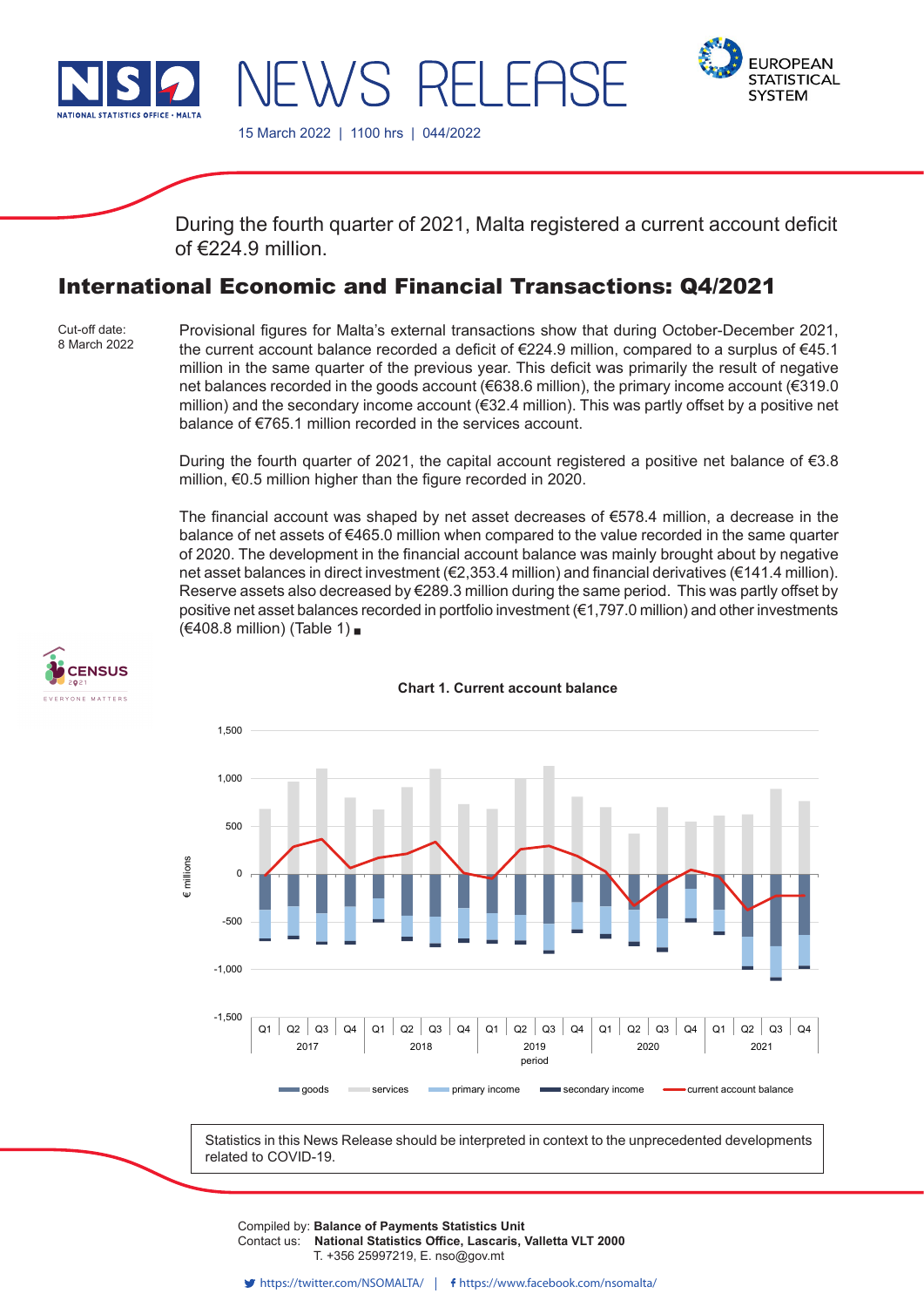|                              |                                    |              |              |                                    |              |              | € 000                |
|------------------------------|------------------------------------|--------------|--------------|------------------------------------|--------------|--------------|----------------------|
| <b>Balance of Payments</b>   | October-December 2020 <sup>P</sup> |              |              | October-December 2021 <sup>P</sup> |              |              | change in            |
|                              | <b>Credit</b>                      | <b>Debit</b> | <b>Net</b>   | <b>Credit</b>                      | <b>Debit</b> | <b>Net</b>   | balance              |
| <b>Current account</b>       | 6.666.960                          | 6,621,884    | 45,076       | 7,105,315                          | 7,330,193    | $-224,878$   | $-269.954$           |
| <b>Goods and services</b>    | 4,326,103                          | 3,931,097    | 395,007      | 4,710,557                          | 4,584,037    | 126,520      | $-268,487$           |
| Goods                        | 918,665                            | 1,072,879    | $-154,214$   | 813,988                            | 1,452,587    | $-638,599$   | -484,385             |
| <b>Services</b>              | 3.407.438                          | 2,858,217    | 549.221      | 3.896.569                          | 3.131.450    | 765,119      | 215,898              |
| Transport                    | 160,228                            | 112,050      | 48,178       | 277,109                            | 163,052      | 114,058      | 65,880               |
| Travel                       | 48,537                             | 20.042       | 28,495       | 222.638                            | 84.825       | 137.814      | 109,318              |
| Other services               | 3,198,674                          | 2,726,126    | 472,548      | 3,396,822                          | 2,883,574    | 513,248      | 40,700               |
| <b>Primary income</b>        | 2,285,735                          | 2,592,564    | $-306,829$   | 2,341,177                          | 2,660,129    | $-318,951$   | $-12,122$            |
| Compensation of employees    | 5,178                              | 16,911       | $-11,733$    | 5,166                              | 19,697       | $-14,531$    | $-2,799$             |
| Secondary income             | 55,121                             | 98,223       | $-43,101$    | 53,580                             | 86,027       | $-32,447$    | 10,655               |
| Capital account              | 3,805                              | 466          | 3,338        | 4,349                              | 467          | 3,882        | 544                  |
|                              | <b>Assets</b>                      | Liabilities  | Net          | <b>Assets</b>                      | Liabilities  | <b>Net</b>   | change in<br>balance |
| <b>Financial account</b>     | 237.694                            | 351.048      | $-113.354$   | 1,223,859                          | 1,802,229    | $-578.370$   | $-465.017$           |
| Direct investment            | $-1,465,636$                       | 947,414      | $-2,413,050$ | $-1,459,831$                       | 893,547      | $-2,353,378$ | 59,671               |
| Portfolio investment         | 1,453,518                          | 79,561       | 1,373,958    | 1,901,283                          | 104.287      | 1.796.995    | 423.037              |
| <b>Financial derivatives</b> | 50,694                             | $\Omega$     | 50,694       | $\Omega$                           | 141,437      | $-141,437$   | $-192,131$           |
| Other investment             | 191.582                            | $-675.926$   | 867.509      | 1.071.707                          | 662.957      | 408.750      | -458.759             |
| Reserve assets <sup>1</sup>  | 7,535                              |              | 7,535        | $-289,299$                         |              | $-289,299$   |                      |
| Net errors and omissions     |                                    |              | $-161,768$   |                                    |              | $-357,374$   |                      |

## **Table 1. Balance of Payments summary by quarter**

<sup>P</sup> Provisional

<sup>1</sup> Blank cells denote not applicable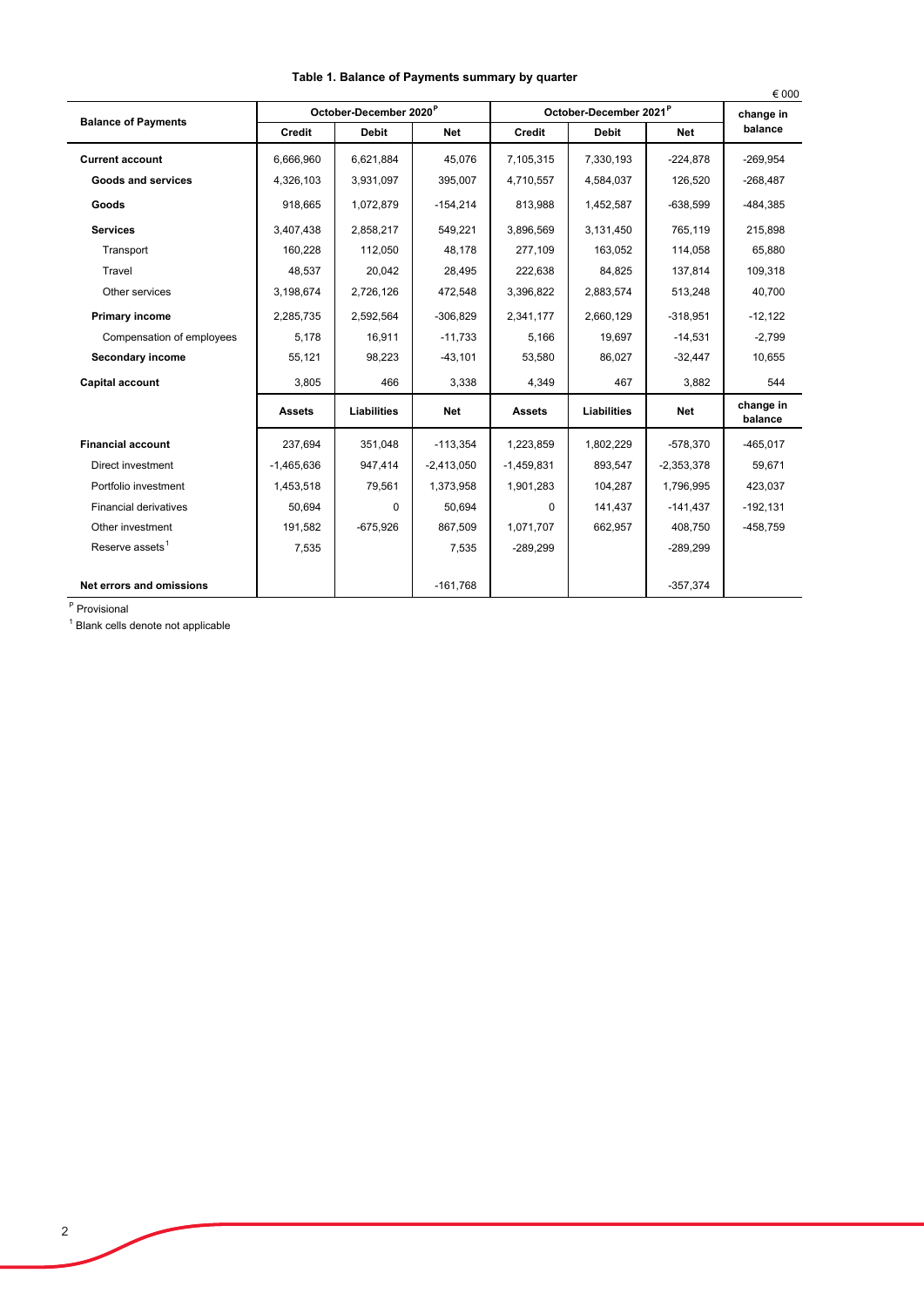|                              |                      |              |              |                |              |              | € 000                |
|------------------------------|----------------------|--------------|--------------|----------------|--------------|--------------|----------------------|
| <b>Balance of Payments</b>   | ${\bf 2020}^{\sf P}$ |              |              | $2021^{\sf P}$ |              |              | change in            |
|                              | Credit               | <b>Debit</b> | Net          | Credit         | <b>Debit</b> | <b>Net</b>   | balance              |
| <b>Current account</b>       | 26,613,014           | 26,986,723   | $-373,709$   | 27,806,630     | 28,661,028   | $-854,398$   | -480,688             |
| Goods and services           | 17,102,025           | 16,062,078   | 1,039,947    | 18,256,248     | 17,789,174   | 467,074      | $-572,873$           |
| Goods                        | 3,006,987            | 4,341,062    | $-1,334,075$ | 2,969,976      | 5,392,158    | $-2,422,182$ | $-1,088,107$         |
| <b>Services</b>              | 14,095,038           | 11,721,016   | 2,374,021    | 15,286,272     | 12,397,016   | 2,889,256    | 515,234              |
| Transport                    | 700,232              | 502,938      | 197,294      | 913,026        | 575,292      | 337,734      | 140,440              |
| Travel                       | 343,617              | 111,837      | 231,780      | 659,452        | 205,155      | 454,297      | 222,517              |
| Other services               | 13,051,189           | 11,106,241   | 1,944,948    | 13,713,794     | 11,616,569   | 2,097,225    | 152,277              |
| <b>Primary income</b>        | 9,282,644            | 10,510,279   | $-1,227,635$ | 9,326,937      | 10,505,134   | $-1,178,197$ | 49,438               |
| Compensation of employees    | 20,780               | 69,338       | $-48,558$    | 20,625         | 77,498       | $-56,873$    | $-8,314$             |
| Secondary income             | 228,345              | 414,366      | $-186,022$   | 223,445        | 366,720      | $-143,275$   | 42,747               |
| Capital account              | 83,575               | 1,912        | 81,663       | 91,935         | 1,869        | 90,066       | 8,403                |
|                              | <b>Assets</b>        | Liabilities  | <b>Net</b>   | <b>Assets</b>  | Liabilities  | <b>Net</b>   | change in<br>balance |
| <b>Financial account</b>     | 3,364,640            | 3,674,229    | $-309,590$   | 5,493,905      | 5,633,145    | $-139,241$   | 170,349              |
| Direct investment            | $-5,878,396$         | 3,882,488    | $-9,760,884$ | $-5,850,686$   | 3,755,715    | $-9,606,402$ | 154,482              |
| Portfolio investment         | 6,713,725            | 302,198      | 6,411,527    | 7,396,924      | 373,017      | 7,023,907    | 612,381              |
| <b>Financial derivatives</b> | $\Omega$             | 131,269      | $-131,269$   | $\Omega$       | 291,200      | $-291,200$   | $-159,931$           |
| Other investment             | 2,566,832            | $-641,726$   | 3,208,557    | 3,999,002      | 1,213,213    | 2,785,789    | $-422,769$           |
| Reserve assets <sup>1</sup>  | $-37,521$            |              | $-37,521$    | $-51,335$      |              | $-51,335$    |                      |
| Net errors and omissions     |                      |              | $-17,543$    |                |              | 625,091      |                      |

## **Table 2. Balance of Payments summary by year**

<sup>P</sup> Provisional

<sup>1</sup> Blank cells denote not applicable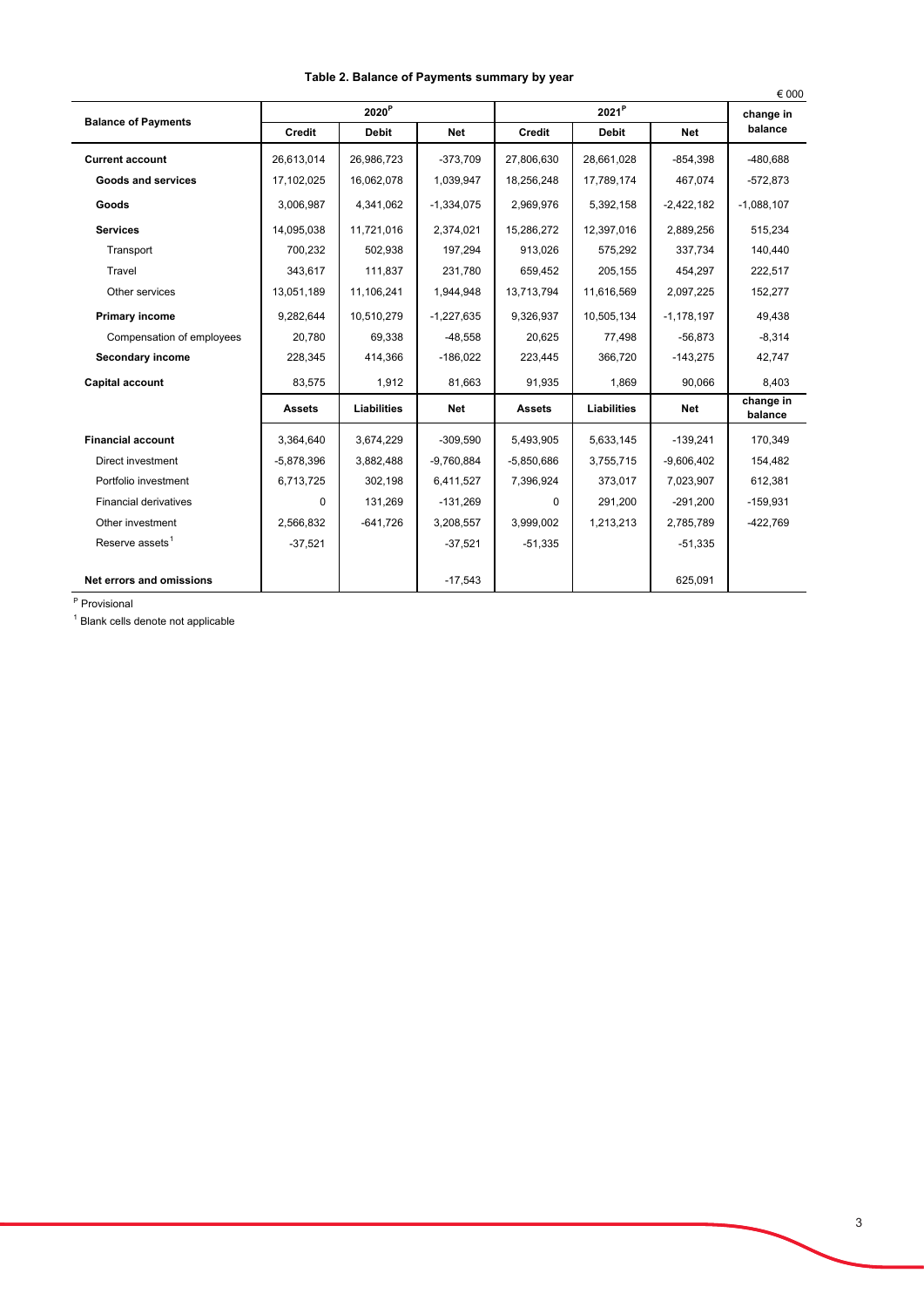| <b>Current account</b>                      |           | October-December 2020 <sup>P</sup> |            | October-December 2021 <sup>P</sup> |              |            |  |
|---------------------------------------------|-----------|------------------------------------|------------|------------------------------------|--------------|------------|--|
|                                             | Credit    | <b>Debit</b>                       | Net        | <b>Credit</b>                      | <b>Debit</b> | Net        |  |
| <b>Current account - World</b><br>of which: | 6,666,960 | 6,621,884                          | 45,076     | 7,105,315                          | 7,330,193    | $-224,878$ |  |
| EU                                          | 3,751,103 | 3,552,133                          | 198,970    | 3,947,895                          | 3,964,985    | -17,090    |  |
| <b>Extra EU</b>                             | 2,915,857 | 3,069,751                          | $-153,894$ | 3,157,420                          | 3,365,208    | $-207,788$ |  |
| <b>Euro Area</b>                            | 3,256,938 | 2,897,474                          | 359,465    | 3,441,625                          | 3,278,283    | 163,342    |  |
| <b>Extra Euro Area</b>                      | 3,410,022 | 3,724,410                          | $-314,389$ | 3,663,689                          | 4,051,909    | $-388,220$ |  |
| Goods - World<br>of which:                  | 918,665   | 1,072,879                          | -154,214   | 813,988                            | 1,452,587    | $-638,599$ |  |
| EU                                          | 309,570   | 576,825                            | $-267,255$ | 197,764                            | 666,113      | -468,349   |  |
| <b>Extra EU</b>                             | 609,095   | 496,055                            | 113,041    | 616,224                            | 786,474      | $-170,251$ |  |
| <b>Euro Area</b>                            | 237,202   | 534,774                            | $-297,572$ | 158,777                            | 626,487      | -467,710   |  |
| <b>Extra Euro Area</b>                      | 681,464   | 538,106                            | 143,358    | 655,211                            | 826,100      | $-170,889$ |  |
| Services - World<br>of which:               | 3,407,438 | 2,858,217                          | 549,221    | 3,896,569                          | 3,131,450    | 765,119    |  |
| EU                                          | 2,091,379 | 1,470,928                          | 620,451    | 2,334,830                          | 1,589,322    | 745,508    |  |
| <b>Extra EU</b>                             | 1,316,059 | 1,387,290                          | $-71,230$  | 1,561,740                          | 1,542,128    | 19,611     |  |
| Euro Area                                   | 1,880,365 | 1,149,732                          | 730,632    | 2,088,297                          | 1,234,657    | 853,640    |  |
| <b>Extra Euro Area</b>                      | 1,527,073 | 1,708,485                          | $-181,412$ | 1,808,272                          | 1,896,793    | $-88,521$  |  |
| Primary income - World<br>of which:         | 2,285,735 | 2,592,564                          | $-306,829$ | 2,341,177                          | 2,660,129    | $-318,951$ |  |
| EU                                          | 1,324,548 | 1,449,201                          | $-124,653$ | 1,389,817                          | 1,665,196    | $-275,379$ |  |
| <b>Extra EU</b>                             | 961,187   | 1,143,363                          | $-182,176$ | 951,360                            | 994,932      | $-43,573$  |  |
| <b>Euro Area</b>                            | 1,133,895 | 1,193,568                          | $-59,673$  | 1,189,185                          | 1,403,327    | $-214,141$ |  |
| <b>Extra Euro Area</b>                      | 1,151,841 | 1,398,997                          | $-247,156$ | 1,151,992                          | 1,256,802    | $-104,810$ |  |
| Secondary income - World<br>of which:<br>EU | 55,121    | 98,223                             | $-43,101$  | 53,580                             | 86,027       | $-32,447$  |  |
|                                             | 25,606    | 55,179                             | $-29,574$  | 25,484                             | 44,354       | $-18,870$  |  |
| <b>Extra EU</b>                             | 29,516    | 43,043                             | $-13,528$  | 28,096                             | 41,673       | $-13,576$  |  |
| <b>Euro Area</b>                            | 5,477     | 19,400                             | $-13,923$  | 5,366                              | 13,813       | $-8,447$   |  |
| <b>Extra Euro Area</b>                      | 49,644    | 78,823                             | $-29,179$  | 48,214                             | 72,214       | $-24,000$  |  |

<sup>P</sup> Provisional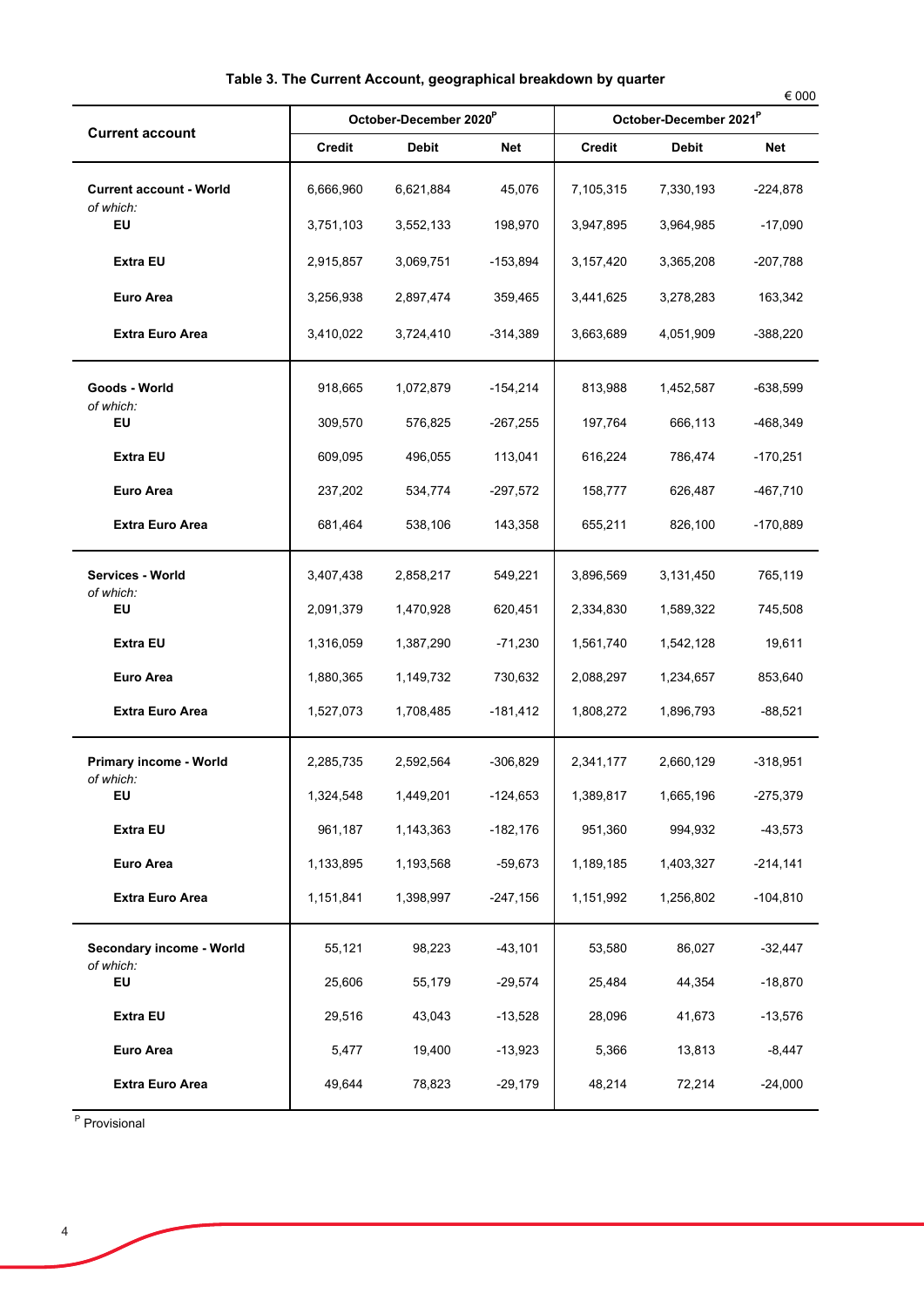| <b>Current account</b>                      |            | 2020 <sup>P</sup> |              | 2021 <sup>P</sup> |              |              |  |
|---------------------------------------------|------------|-------------------|--------------|-------------------|--------------|--------------|--|
|                                             | Credit     | <b>Debit</b>      | <b>Net</b>   | <b>Credit</b>     | <b>Debit</b> | <b>Net</b>   |  |
| <b>Current account - World</b><br>of which: | 26,613,014 | 26,986,723        | $-373,709$   | 27,806,630        | 28,661,028   | -854,398     |  |
| <b>EU</b>                                   | 15,116,781 | 14,671,186        | 445,595      | 16,047,792        | 15,726,218   | 321,574      |  |
| <b>Extra EU</b>                             | 11,496,233 | 12,315,537        | -819,304     | 11,758,839        | 12,934,810   | $-1,175,971$ |  |
| <b>Euro Area</b>                            | 13,216,370 | 11,996,818        | 1,219,551    | 13,983,723        | 12,916,194   | 1,067,529    |  |
| <b>Extra Euro Area</b>                      | 13,396,644 | 14,989,905        | $-1,593,261$ | 13,822,908        | 15,744,834   | $-1,921,926$ |  |
| Goods - World<br>of which:                  | 3,006,987  | 4,341,062         | $-1,334,075$ | 2,969,976         | 5,392,158    | $-2,422,182$ |  |
| <b>EU</b>                                   | 1,098,388  | 2,169,119         | $-1,070,731$ | 1,076,729         | 2,848,545    | $-1,771,816$ |  |
| <b>Extra EU</b>                             | 1,908,599  | 2,171,943         | $-263,344$   | 1,893,247         | 2,543,613    | $-650,366$   |  |
| <b>Euro Area</b>                            | 923,057    | 2,010,700         | $-1,087,643$ | 845,630           | 2,674,146    | $-1,828,516$ |  |
| <b>Extra Euro Area</b>                      | 2,083,931  | 2,330,362         | $-246,432$   | 2,124,346         | 2,718,012    | $-593,666$   |  |
| Services - World<br>of which:               | 14,095,038 | 11,721,016        | 2,374,021    | 15,286,272        | 12,397,016   | 2,889,256    |  |
| <b>EU</b>                                   | 8,522,972  | 5,959,808         | 2,563,164    | 9,351,433         | 6,290,808    | 3,060,624    |  |
| <b>Extra EU</b>                             | 5,572,066  | 5,761,209         | $-189, 143$  | 5,934,839         | 6,106,208    | $-171,368$   |  |
| <b>Euro Area</b>                            | 7,645,821  | 4,626,823         | 3,018,998    | 8,387,817         | 4,898,302    | 3,489,516    |  |
| <b>Extra Euro Area</b>                      | 6,449,217  | 7,094,194         | $-644,977$   | 6,898,455         | 7,498,714    | $-600,260$   |  |
| Primary income - World<br>of which:         | 9,282,644  | 10,510,279        | $-1,227,635$ | 9,326,937         | 10,505,134   | -1,178,197   |  |
| EU                                          | 5,389,515  | 6,309,715         | $-920,200$   | 5,517,021         | 6,396,133    | -879.112     |  |
| Extra EU                                    | 3,893,129  | 4,200,564         | $-307,435$   | 3,809,916         | 4,109,001    | $-299,084$   |  |
| Euro Area                                   | 4,624,990  | 5,285,440         | $-660,450$   | 4,728,169         | 5,282,363    | $-554, 194$  |  |
| <b>Extra Euro Area</b>                      | 4,657,654  | 5,224,839         | $-567,185$   | 4,598,768         | 5,222,770    | $-624,002$   |  |
| Secondary income - World<br>of which:<br>EU | 228,345    | 414,366           | $-186,022$   | 223,445           | 366,720      | $-143,275$   |  |
|                                             | 105,906    | 232,545           | $-126,639$   | 102,609           | 190,732      | $-88,122$    |  |
| <b>Extra EU</b>                             | 122,439    | 181,821           | $-59,383$    | 120,836           | 175,988      | $-55,153$    |  |
| Euro Area                                   | 22,502     | 73,856            | $-51,354$    | 22,106            | 61,383       | $-39,277$    |  |
| <b>Extra Euro Area</b>                      | 205,843    | 340,510           | $-134,667$   | 201,339           | 305,337      | $-103,997$   |  |

<sup>P</sup> Provisional